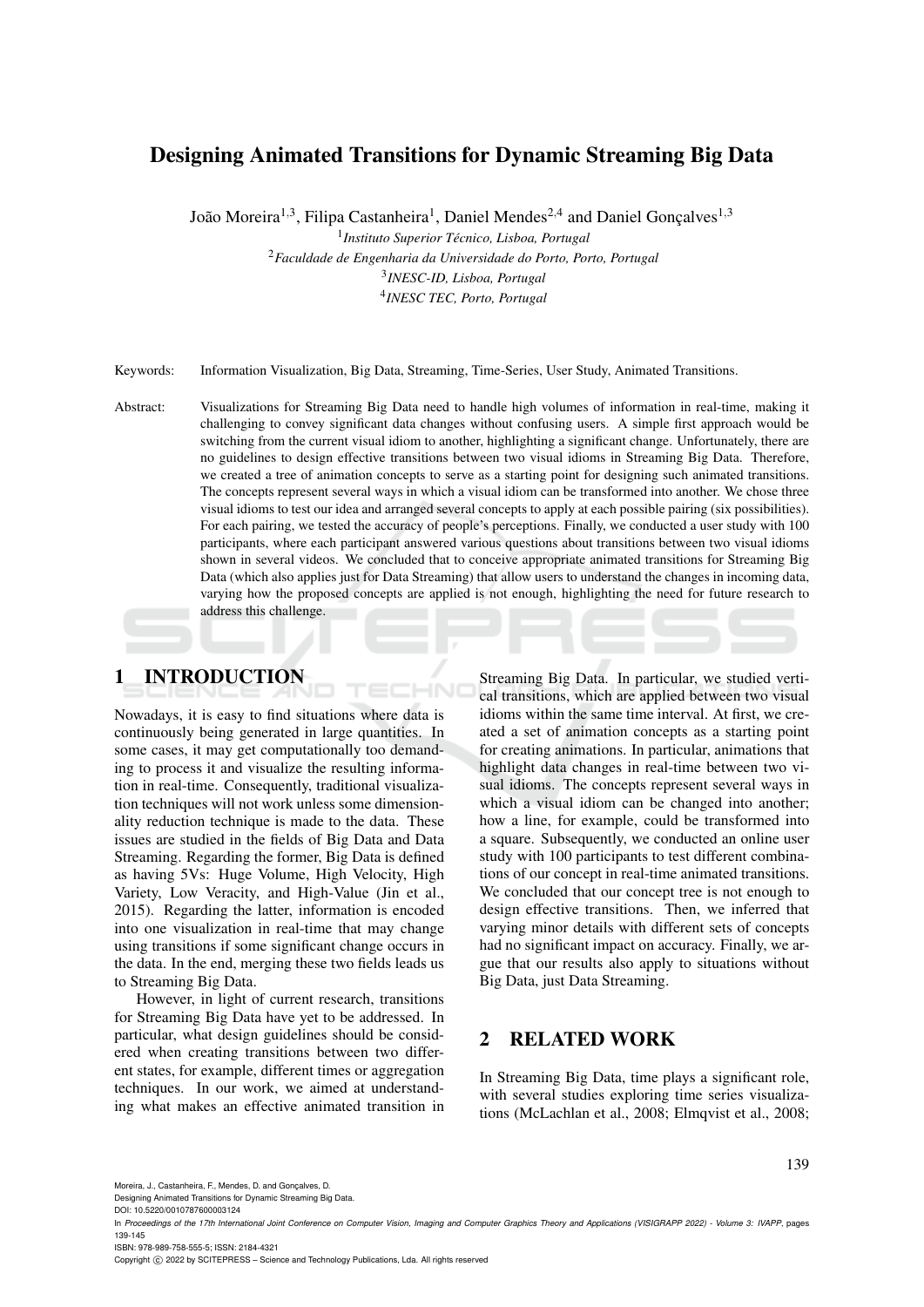Pham and Dang, 2018; Hashimoto and Matsushita, 2012; Luo et al., 2018; Traub et al., 2017; Li et al., 2018; Wu et al., 2018; Stopar et al., 2019; Pires et al., 2019). In most cases, the retrieved information varies according to the current applications and tasks at hand (Krstajic and Keim, 2013). If there is too much data, visualizations may then apply some dimensionality reduction technique (Traub et al., 2017; Wu et al., 2018; Stopar et al., 2019; Pires et al., 2019), or even interactivity (Traub et al., 2017; Wu et al., 2018; Stopar et al., 2019; Pires et al., 2019). Therefore, one visualization should be designed to adjust itself in real-time to fit the data as necessary (Hao et al., 2008). If changes are carefully planned, people may benefit from them (Fischer et al., 2012), for example, to help make a quick decision without too much effort. Of course, such significant changes must not compromise how people understand the visualizations, and the changes should only occur because something about the data varied significantly.

Aggregation, for example, is one standard solution to simplify large quantities of data. Additionally, information may also need to be contextualized over time (Huron et al., 2013). However, traditional visualization techniques assume that the dataset is previously known (Kobayashi et al., 2013; Elmqvist et al., 2008; Pham and Dang, 2018), which is not valid in Streaming Big Data where lots of new information is continuously being received. Therefore, for one visualization to support changes in Streaming Big Data, it should adapt over time using transitions between different states. At the same time, it must do it without making it difficult for people to retrieve information.

There are two ways in which a time-series visualization may change its state. On the one hand, people may want to see information at a different period—for example, the last two weeks of data instead of the last five seconds. On the other, they may want to analyze specific metrics. For example, the mean of several data points can be easily seen using a Line chart, but their flow is seen better using a Heat map. These two alternatives are called horizontal and vertical transitions.

A horizontal transition may be used to transit between two visual idioms, each in a different period. Following the same logic, a vertical transition may be used to transit between two visual idioms within the same period. In both cases, an animation may be used. The purpose of an animated transition is to transmit a temporary sensation of movement, which is usually associated with a change over time, to direct people's attention. Also, through linear interpolations, it is possible to distort the animation timeline in the animation of transitions, making it easier for

the user to follow it. Still, although animations may help people understand how information changes (for example, for trends (Robertson et al., 2008)), they must be carefully handled. If misused, animations may distract people from effectively getting information. For example, zooming (Shanmugasundaram and Irani, 2008) may distract people's perception during the analysis.

There are several guidelines to design effective animations. One of the most important ones is the Law of Common Fate, used, for example, by Chabli et al. (Chalbi et al., 2019) applied for trend analysis in real dynamic visualization scenarios. Other animation designs were also created to facilitate the identification of several aggregation operations, such as the minimum, mean, or median (Kim et al., 2019). In any case, the central goal of animations is to focus on illustrating changes while keeping the context of the current data. This way, people avoid getting distracted and lose sight of relevant information. However, these works are for static data.

# 3 USER STUDY

The goal of vertical transitions is to change one visual idiom into another during the same period in real-time if there is a significant data change. For example, a line chart could be changed into a heat map if the data flow changed significantly. Therefore, our first step was to choose the visual idioms we would use to test our concepts (Fig. 2).

### 3.1 Visual Idioms

We decided to choose three visual idioms. The first was the Line chart, which is suitable for the identification of trends. In our case, each line represented the mean of the points in each time interval. The second visual idiom was the Heat map, which is suited for the identification of flow changes. In our case, each matrix cell encoded the number of points located in the cell range through luminance; the maximum luminance corresponded to the maximum quantitative value received until then. Finally, we chose the Stream graph, which is suitable for the identification of dispersion changes. In our case, it was made of several box plots merged, showing the minimum, maximum, median, and quartiles. In total, this accounts for a total of six transitions between all the visual idioms.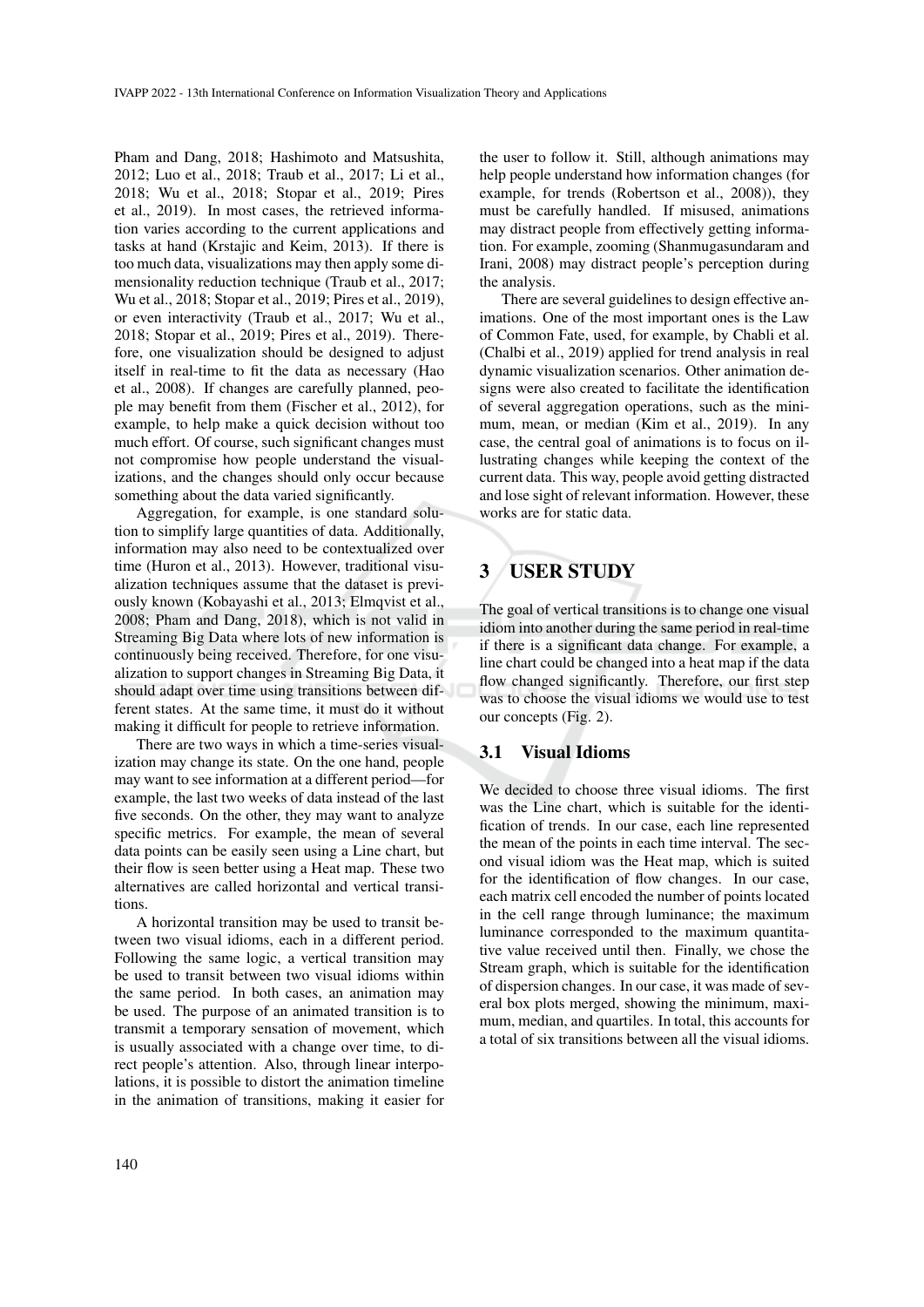

Figure 1: Concept tree used in our user study. It serves as a basis for constructing animated transitions. The top categories are our main concepts. Each one has two subconcepts, which are the properties that change.

### 3.2 Concept Tree

We proposed a concept tree to design transitions based on how one mark can be changed into another. For example, how a line can become a square. It is composed of four primary animation constructs, each with two subconcepts. The first primary concept is called 'Fade.' Animations of this category modify either the contour or fill of each mark of a visual idiom, which will gradually change the opacity of the elements over time. The second is called 'Shape.' Animations of this category modify marks using contraction or expansion, resulting in the distortion of the paths that make up a particular shape until they are morphed into another. The third is called 'Cardinality.' Animations of this category either increase or decrease the current number of marks by dividing or merging them. The fourth and final one is called 'Position.' Animations of this category either translate or rotate marks.

# 3.3 Study Design

We carried out a user study to validate the impact specific animation concepts for vertical transitions have on people's accuracy at understanding data changes. We selected different concepts for each pairing of visual idioms according to their visual properties, all chosen according to the possible different ways each visual idiom could be transformed into another. In some cases, concepts could not be applied. For example, using the Fill concept between the Line Chart and Heat Map is not possible because the former's line has no fill to change.

The next step was to create different animations using the concepts chosen for each pairing. Besides knowing if the concepts were beneficial, we wanted to know if changing minor details in each would make a difference. Therefore, we decided to design five, differing in minor details in how the concept was used. The choices were:

• For the Line Chart to Heap Map pairing, the concepts tested were the Expansion, Division, Junction, Translation, and Rotation. The transitions differed on how the lines of the line chart were divided and shaped into squares.

- For the Line Chart to Stream Graph pairing, the concepts were the Contour, Fill, and Expansion. The transitions differed on how the line of the line charts expanded into the several metrics of the stream graph.
- For the Heat Map to Line Chart, they were the Fill, Contraction, Junction, Translation, and Rotation. The transitions differed on how the squares of the heat map assembled into one line.
- The Fill, Contraction, Junction, Translation, and Rotation for the Heat Map to Stream Graph. The transitions differed on how the squares of the heat map merged to form the areas of the stream graph.
- For the Stream Graph to Line Chart, the Contour, Fill, and Contraction for the Stream Graph to Line Chart. The transitions differed on how areas of the Stream Graph were reduced into a line.
- The Fill, Contraction, Expansion, Division, Translation, and Rotation for the Stream Graph to Heat Map. The transitions differed on how areas of the Stream Graph were shaped into squares.

Additionally, we considered two simple transitions: the no animation (NA) and a simple fade. The NA transition was just a regular cut between visual idioms. The latter differed from our Fade tree concept since it consisted of a complete opacity change. In total, we ended up with six pairings of visual idioms, each with seven transitions, thus resulting in 42 combinations. For each combination, we created a video that showed the animated transition being applied.

#### 3.3.1 Method

To avoid showing 42 videos to each participant, we created seven different questionnaires containing six separate sections. In each questionnaire, participants watched six videos, one per section, which corresponded to the six visual idioms pairings. Each video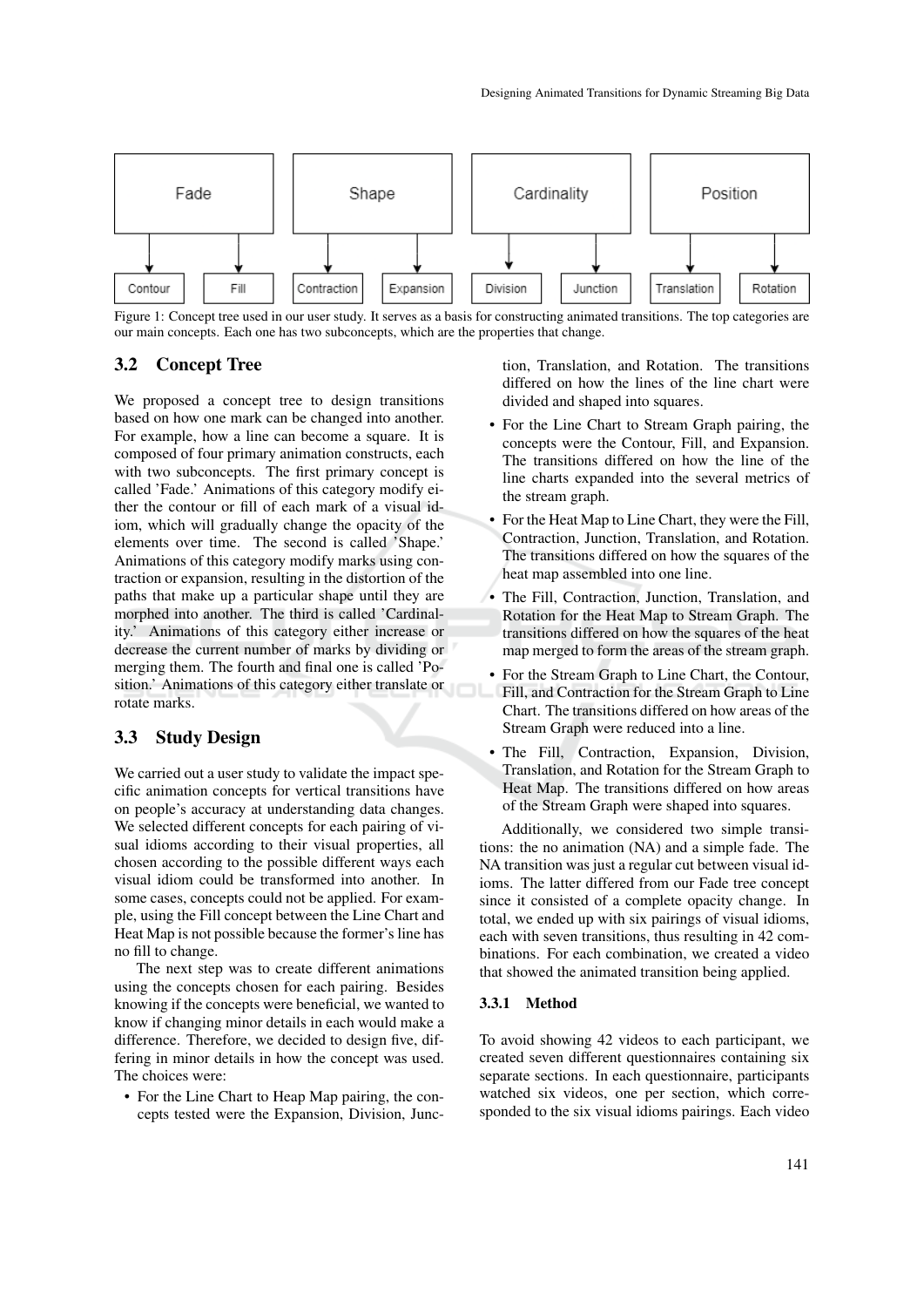

Figure 2: The first row shows the visual idioms we chose for our user study. The second row shows the Fade concept between a Line chart and a Heat map, a Line chart and a Stream graph, and a Heat map and a Stream graph. The third row shows the Shape concept between a Heat map and a Line chart at three different phases. The fourth row shows the Cardinality concept used between a Line chart and a Heat map at three different phases. Finally, the fifth row shows the Position concept between a Heat map and a Stream graph at three phases.

showed one transition per pairing. Therefore, each participant only answered questions regarding one specific transition for all six pairings. Given this experimental setup, we ended up with a mixed-subjects design user study. Therefore, for each version of the questionnaire, the transitions evaluated were unique. Hence, we considered it as our between-subjects independent variable. Then, in each questionnaire, all six pairings of visual idioms were tested. Consequently, we considered it our within-subjects independent variable. Finally, to ensure the order and content of each questionnaire did not bias any participant, we used the Latin Square design for both which transitions were shown and in which order the videos were presented.

#### 3.3.2 Questionnaires

In the first part of the questionnaire, we asked participants how familiarized they were with informa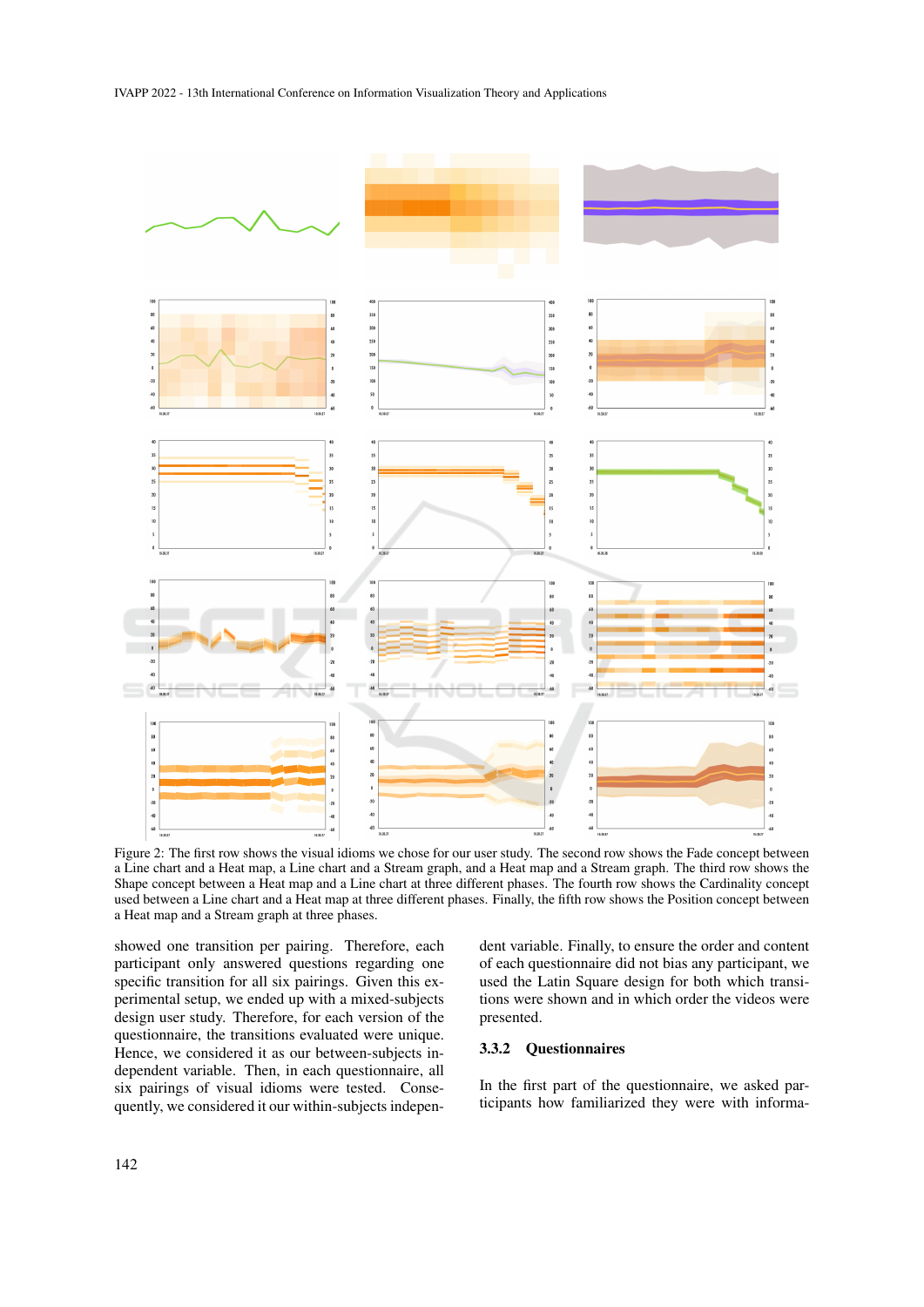tion visualization. Then, regarding the accuracy, we evaluated the percentage of correct responses by asking participants two groups of questions about each video. The first group of questions would allow us to understand how well participants could understand the two visual idioms during the transition. First, we asked if the dataset between visual idioms changed, and the correct answer for this question was always "No." Second, we asked if people associated the transition itself with a data change. Again, the correct answer was always the same (Yes) because the generated data had significant changes at specific timestamps. Then, the second group of questions would let us know if people could understand which information was conveyed by each visual idiom and how it changed (when it did), according to standard metrics: the mean, median, dispersion, minimum, maximum, and flow.

#### 3.3.3 Data sets

The data presented in each video was created using a quantitative big data time-series generator. As we said, our work's goal was to understand how well our animated transitions would convey the information about data changes. Therefore, we used the generator to create data points with specific properties and variations for participants to experience. For example, it allowed us to choose if the data points would increase, decrease, oscillate, or remain constant. Hence, we could simulate specific scenarios for which certain visual idioms are suitable to be used. For example, to create data that would trigger a transition between a line chart and a heat map, we had to generate data whose flow would increase significantly at a certain point. Furthermore, we ensured that the data changes fabricated by the generator were noticeable, thus ensuring that the difficulty in answering the questions did not differ due to the data.

### 3.4 Participants

The questionnaires were answered using desktop computers by 100 participants and distributed electronically via Google Forms balanced across seven different versions. Among the participants, 39 were male, 61 were female, and their ages ranged from 18 to 62. At least 81% of the participants had a B.Sc. degree. In terms of frequency of analysis of data charts, only 4% said they analyzed every day, while 22% say they did so at least once a week and 27% at least once a month. Fifty-four people said they had never analyzed data in real-time. The visual idiom most recognized by the participants was the Line chart, with 99%, and the least recognized was the Stream graph,

with 47%. In addition, 67% of participants recognized the Heat map. Finally, while they answered the questionnaires, participants did not know which datasets were being fed into the visual idioms to ensure that knowledge did not bias the interpretation.

### 3.5 Results

Our results were interpreted in two phases. First, we wanted to understand if using different transitions for each set of concepts significantly impacted accuracy. Then, which set of concepts was overall more accurate. Since each question was either right or wrong, and our study was a mixed design (within-subjects and between-subjects variables), we used the chisquare test of homogeneity with dichotomous variables. Overall, we found no statistically significant difference ( $p < 0.05$ ) between any transition inside each pairing of visual idioms. Therefore, we concluded that using a particular set of concepts did not significantly impact accuracy. Likewise, varying minor details inside each set of concepts had no significant impact on accuracy either.

The accuracy of each transition tested, for all pairs of visual idioms, can be seen in figures 3, 4, and 5. Each y-axis corresponds to the mean accuracy of the questions. The higher the value, the higher percentage of correct answers. Figure 3 shows how well participants understood that the dataset did not change during the transitions. Then, figure 4 shows how well participants understood that the transition emphasized the data changes. Finally, figure 5 showed how well they could understand how specific metrics varied. At a glance, we can see that participants are usually more accurate at answering questions regarding the dataset used in the visualization, and they are inaccurate mainly in how data metrics varied. It is also possible to see that most box plots do not contain many scattered values. Finally, we can see that the concepts used between the Heat Map and Stream Graph, Line Chart and Stream Graph, and Stream Graph to Heat Map resulted in higher accuracies for all groups of questions.

Regarding the dataset perception, participants performed worse when they saw transitions between the Line Chart and the Heat Map, as no transition achieved more than 70% accuracy (Fig. 3). However, regarding the other pairings, most transitions resulted in accuracy values higher than 70%. Then, regarding how participants interpreted the transition (Fig. 4), the transitions between the Heat Map and Line Chart stand out as having the worse accuracy values by far. Also, the majority of transitions achieved less than 70% accuracy. Finally, regarding how participants in-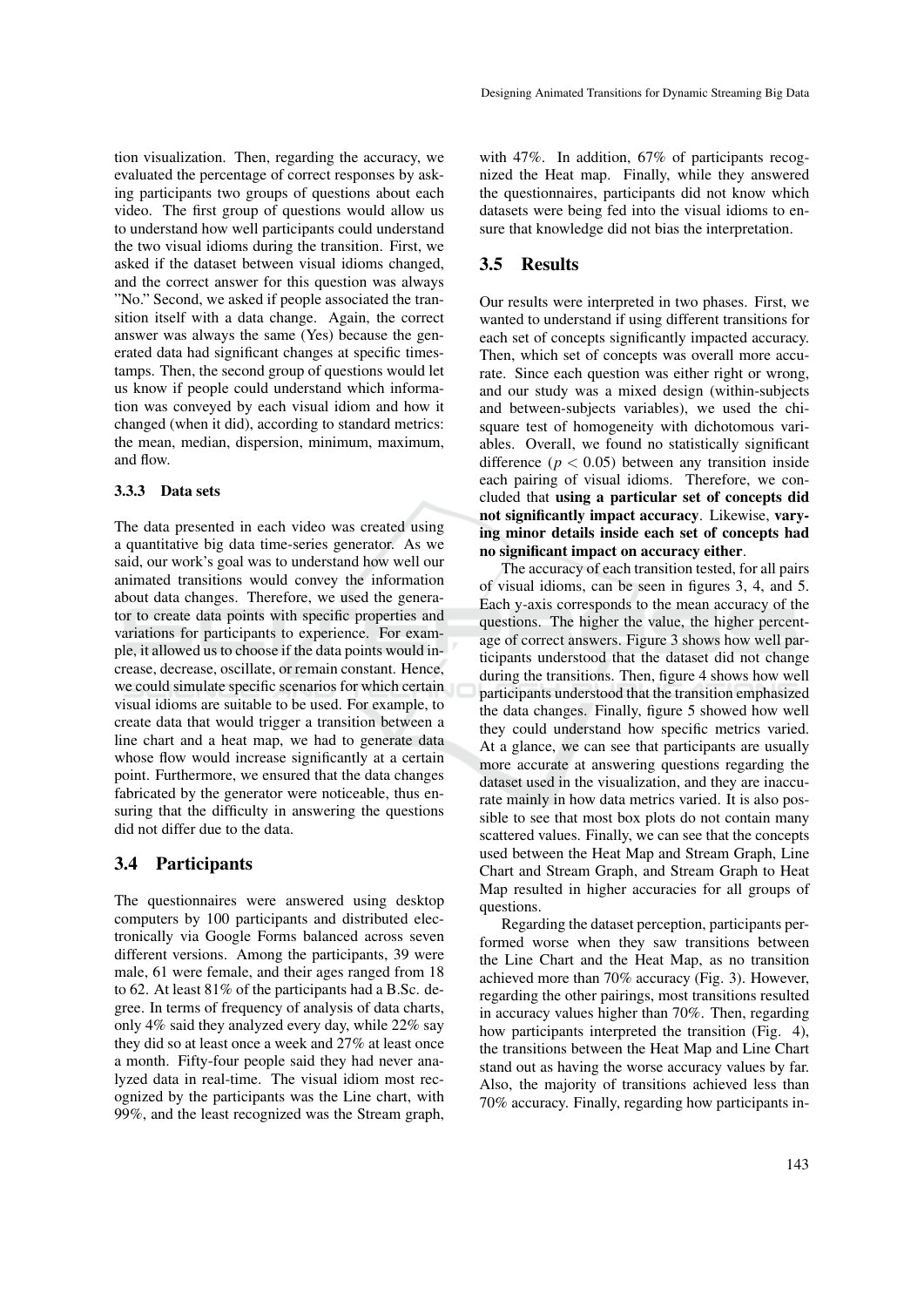

Figure 3: Accuracy for all questions regarding the dataset changes between visual idioms.

terpreted the metrics asked, results were overall poor. The majority of the transitions did not reach 60%.

#### 3.5.1 Discussion

Most accuracy values were below our expectations. The lack of statistically significant differences between transitions for each visual idiom pairing might suggest that there is no difference between having or not having any animated transition. However, this might differ with a user sample more acquainted with information visualization since more than half of our



Figure 4: Accuracy for all questions regarding the transitions between visual idioms.



Figure 5: Accuracy for all questions regarding metrics variation between visual idioms.

participants (54) said they had never analyzed data in real-time.

Furthermore, accuracy in most cases was below 70%. Since previous works have already shown that animations improve understandability in visualizations (Robertson et al., 2008; Chalbi et al., 2019; Kim et al., 2019), we were surprised not to achieve higher accuracy levels.

Additionally, our concepts were based on the several ways one visual idiom can be transformed into another. However, these were not enough to achieve high accuracy values, and it showed that it did not allow us to design transitions significantly different for each pairing. Then, regarding accuracy according to the type of questions asked, we also noticed that participants usually performed worse when trying to perceive how some metrics varied, which means, for example, people struggle to understand when the flow increases by looking at transition. Fortunately, the best results were regarding the dataset change detection. Participants were most confident about the dataset they perceived before, during, and after each transition.

Overall, we argue that creating animated transitions for Streaming Big Data is a challenging endeavor. Although we believe that our concept tree for animated transitions could help design transitions for specific data changes, it must be further improved. Therefore, we hope future designers explore our concepts tree further by adding/removing more concepts or creating a new user study with participants fluent in information visualization.